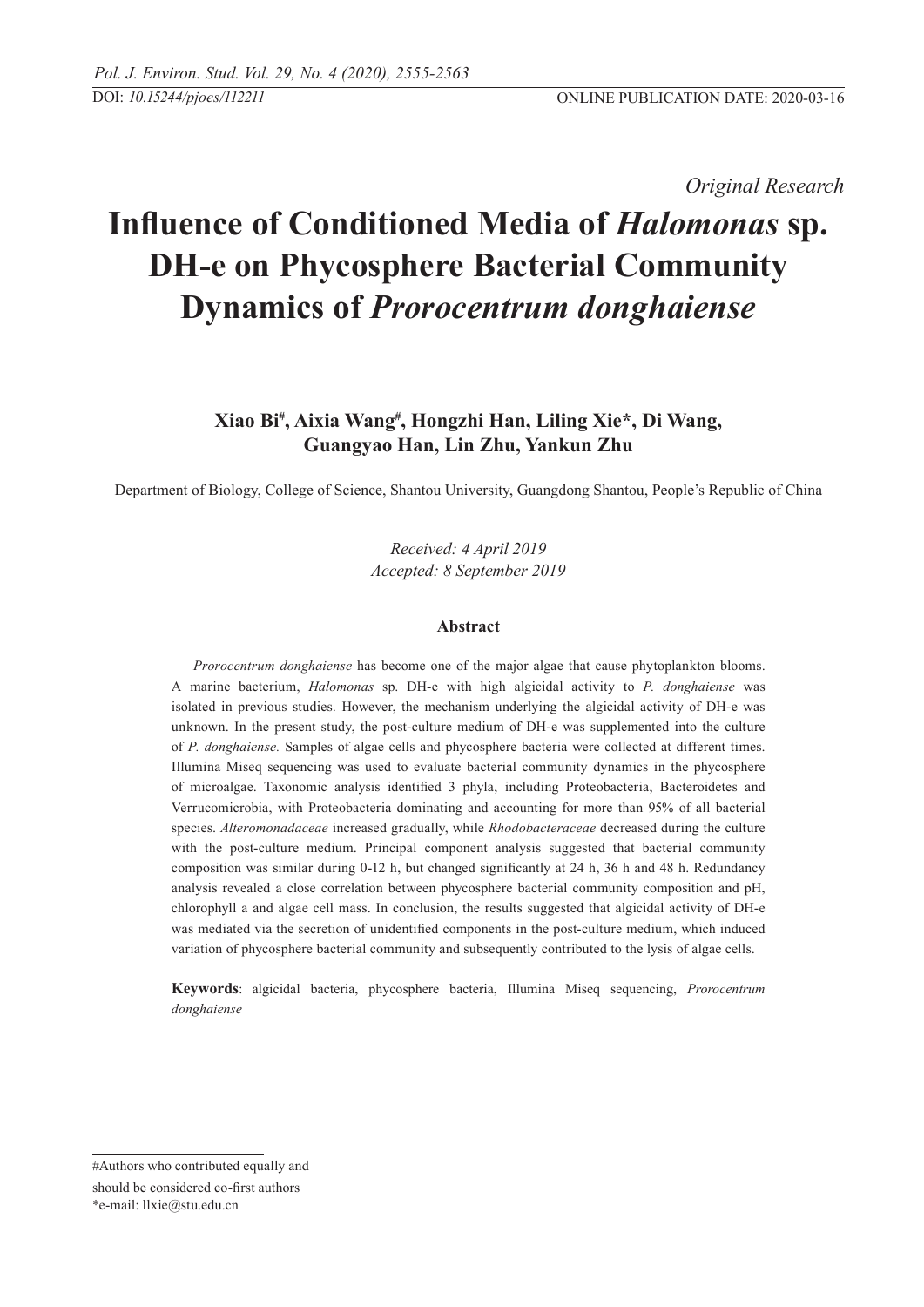### **Introduction**

There are many close interactions between bacterioplankton and phytoplankton dynamics in aquatic systems [1], in which the extracellular products of photosynthetic algae stimulate the bacterial growth [2] and in return the marine bacteria have abilities to promote or inhibit phytoplankton growth [3-4]. This intimate microenvironment between algal cells and bacteriawas is defined as 'Phycosphere' [5].

Phytoplankton-bacteria interactions are multifarious [8] and often highly sophisticated and can span the spectrum of ecological relationships from cooperative to competitive [6]. At the simplest level, the relationship between these organisms is based on resource provision and can be either reciprocal or exploitative in nature. Aquatic heterotrophic bacteria obtain a large, albeit variable, fraction of their carbon demand directly from phytoplankton [7], with up to 50% of the carbon that is fixed by phytoplankton is ultimately consumed by bacteria [9-10]. Bacterial consumption of phytoplanktonderived organic material primarily involves the assimilation of the large quantities of typically highly labile, dissolved organic carbon (DOC) released by phytoplankton cells into the surrounding water column [11-12], but also includes the consumption of more complex algal products (for example, mucilage and polysaccharides) and senescent or dead phytoplankton biomass [13-15].

To understand the close relationship between *P. donghaiense* and its bacteria [16-17], we used Illumina Miseq sequencing of the V3-V4 regions of the 16S rRNA gene to explore the bacterial communities during the culture of *P. donghaiense* with the postculture medium of DH-e. The results showed that phycosphere bacterial community composition changed significantly during the culture, and a close correlation could be found with pH, chlorophyll a and algae cell mass.

#### **Materials and Methods**

### Bacterial and Algae Strains and Conditions of Cultivation

The algicidal bacterium, *Halomonas* sp. DH-e, was isolated from red tide areas in the Zhejiang coast, and identified as having efficient algicidal activity on *P. donghaiense* by means of secreting extracellular substance.  $100\mu L$  of the strain were inoculated in 50mL LB medium (tryptone 10 g, yeast extract 5 g, fixed capacity to 1 L using seawater, pH 7.2) at 28ºC with shaking at 160 r/min [15]. It has been deposited in the China National Culture Collection Centre (No. CCTCC NO: M2014541). The accession number at GenBank are KP144872. (GenBank: www.ncbi.nlm.nih.gov/Genbank/ submit.html)

*P. donghaiense* were provided by the College of Life Science and Technology, Jinan University. The algae were cultured in f/2 culture medium (without silicate) at  $20 \pm 1$ <sup>o</sup>C [18] under a 12:12 h light-dark cycle with a light intensity of 4000 Lux.

## Sample Collection

After culturing for 5 days, the bacterial culture was centrifuged at 4000 rpm for 15 min, and supernatant was collected and filtered through 0.22 μm diameter pore-size filters for three times. The above supernatant was used as the post-culture medium and added into the 300 mL logarithmic *P. donghaiense* cultures in 1.0% final concentration. Three parallel samples of algae cells and phycosphere bacteria were collected at 0, 12, 24, 36 and 48 h by filtering the culture through 0.22 μm membrane. The collected samples were designated as S1\_1, S1\_2, S1\_3 for 0 h, S2\_1, S2\_2, S2\_3 for 12 h, S3\_1, S3\_2, S3\_3 for 24 h, S4\_1, S4\_2, S4\_3 for 36 h, S5\_1, S5\_2, S5\_3 for 48 h. The samples were stored in a freezer at –80ºC.

### Measurement of Environmental Parameters

In order to obtain the environmental parameters, the concentrations of total nitrogen (TN), total phosphorus (TP), ratio of nitrogen to phosphorus (N/P), chlorophyll a (Chl a) of *P. donghaiense* cultures [19] and the density of algae cells (DAC) were measured according to standard methods [20]. The *P. donghaiense* cells were dyed with Lugol's iodine and the number of cells were counted under an optical microscope.

## DNA Extraction, PCR Amplification and Sequencing

DNA was extracted using a soil DNA kit (OMEGA, USA) according to the manufacturer's protocol. The DNA concentration and quality were determined by agarose gel electrophoresis (1% wt/vol agarose in Trisacetate-EDTA buffer) and using a NanoDrop 2000 spectrophotometer (Thermo Scientifc, USA). DNA was stored at -20ºC until used for PCR amplification.

A fragment of the 16S rRNA gene was amplified using the universal primers 338F (5′-ACTCCTACGGGAGGCAGCAG-3′) [21] and 806R (5′-GGACTACHVGGGTWTCTAAT-3′) [22], covering the V3-V4 hyper-variable region, 15 libraries were constructed and sequenced using the Illumina MiSeq sequencing platform PE300. The sequencing was performed at Majorbio Biomedical Technology Co., Ltd, Shanghai, China.

#### Data Analysis

Quality control was performed on the raw data. The reads were processed by removing tags and primer,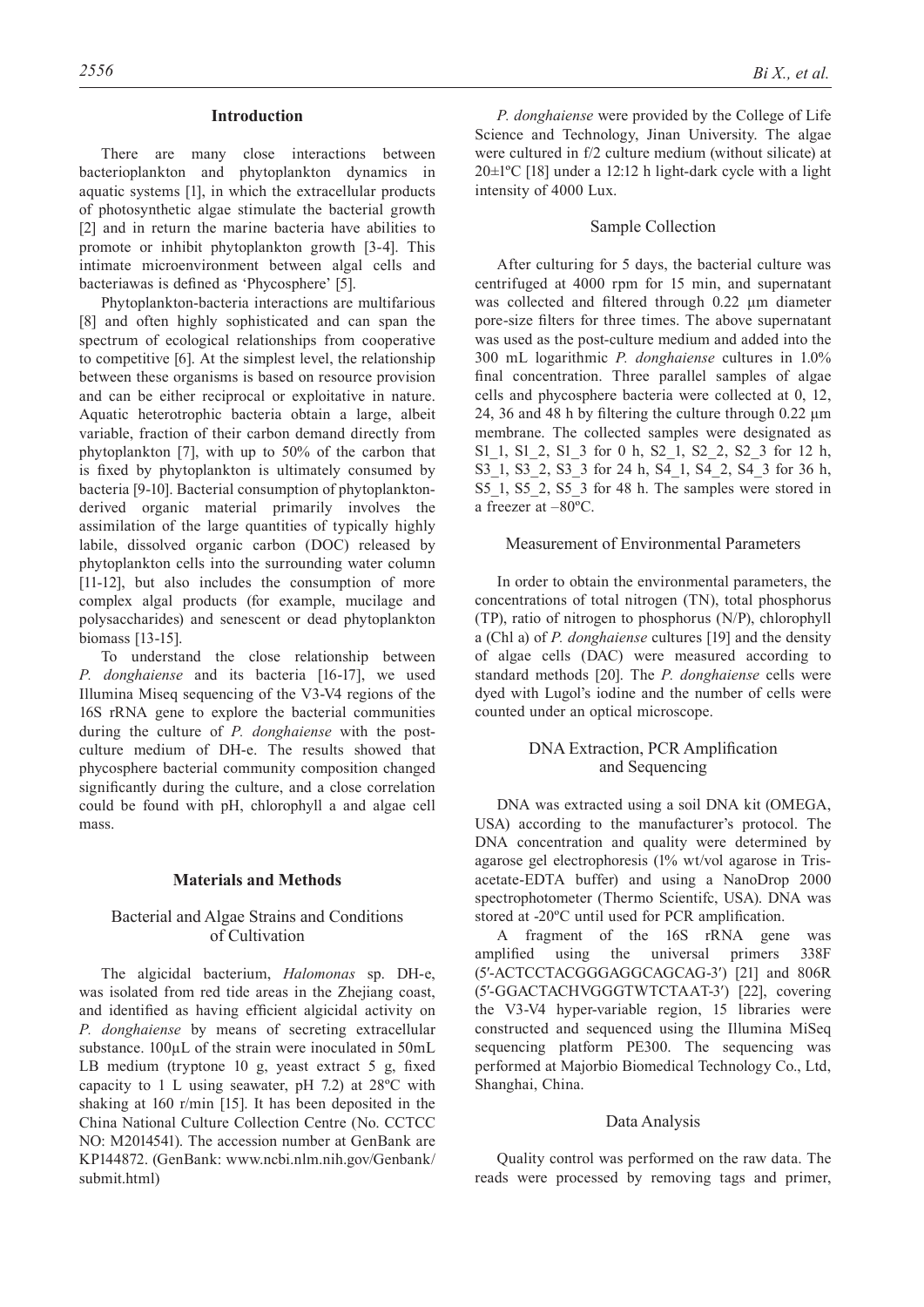accepted only reads with a mean quality score above 20 and read lengths more than 245 bp. Sequences with more than one ambiguous base call were removed using a Ribosomal Database Project sequencing pipeline (RDP) [23-24]. The data of chloroplast and mitochondria were eliminated, and the resulting sequences were used for final analysis. The sequence with similarity greater than 0.97 was categorized as an operational taxonomic unit (OTU). The number of OTUs contained in each sample was analyzed and the rarefaction curve was drawn. The diversity and richness of the samples were studied by calculating the Simpson, Shannon, Chao and Ace indexes [25-26] with MOTHUR version v.1.30.1 [27].

The community structure was analyzed at the phylum and the family levels. Principal component analysis (PCA) results were displayed using the vegan package, and the figures were draw using ggplot2 packange in R [28-29]. Linear discriminant analysis (LDA) was performed using the online LEfSe Program. Significant differences in abundance between groups were identified.

The correlations between microbial communities and environmental factors were analyzed with ordination methods using CANOCO software for Windows, version 4.5. Redundancy analysis (RDA) was used to illustrate the relationship between microbiota and environment factors because detrended correspondence analysis run on the bacterial OUT (97% similarity) profile matrix indicated that the length of the first axis was <3. The environmental factors were normalized and served as the environmental input.



Fig. 1. Rarefaction curves of operational taxonomic units (OTUs) sharing  $\geq$ 97% similarity for the 15 samples. Samples were treated with the post-culture medium for 0 h (S1\_1, S1\_2, S1\_3), 12 h (S2\_1, S2\_2, S2\_3), 24 h (S3\_1, S3\_2, S3\_3), 36 h (S4\_1, S4\_2, S4\_3), 48 h (S5\_1, S5\_2, S5\_3).

#### **Results**

## General Analyses of Illumina Miseq Sequencing Data

After filtering the low-quality reads and removing all chloroplast/mitochondrial sequences and rarefying the datasets, 30,761 to 44,321 effective sequences were collected from each sample, resulting in a total of 564,527 sequences and 47 OTUs with  $> 97\%$  sequence similarity from the 15 samples. The coverage ranged

| Samples | Reads | <b>OTUs</b> | Coverage $(\% )$ | Ace   | Chao  | Shannon | Simpson |
|---------|-------|-------------|------------------|-------|-------|---------|---------|
| $S1_1$  | 40602 | 43          | 99.99            | 44.20 | 43.60 | 0.55    | 0.83    |
| $S1_2$  | 43967 | 40          | 99.99            | 41.46 | 41.00 | 0.62    | 0.79    |
| $S1_3$  | 42395 | 43          | 99.99            | 47.50 | 44.50 | 1.13    | 0.61    |
| $S2_1$  | 35729 | 40          | 99.98            | 45.65 | 45.00 | 0.72    | 0.75    |
| $S2_2$  | 31226 | 41          | 99.98            | 44.91 | 43.50 | 0.76    | 0.74    |
| $S2_3$  | 44321 | 40          | 99.99            | 41.80 | 43.00 | 0.72    | 0.75    |
| $S3_1$  | 32010 | 33          | 99.99            | 34.77 | 33.50 | 0.77    | 0.65    |
| $S3_2$  | 39070 | 42          | 99.98            | 48.54 | 49.00 | 1.17    | 0.47    |
| $S3_3$  | 33531 | 36          | 99.98            | 43.89 | 41.25 | 0.93    | 0.52    |
| $S4_1$  | 33545 | 41          | 99.97            | 48.68 | 50.33 | 1.04    | 0.45    |
| $S4_2$  | 33943 | 33          | 99.99            | 35.92 | 34.50 | 1.02    | 0.44    |
| $S4_3$  | 30761 | 35          | 99.97            | 52.38 | 38.50 | 1.02    | 0.44    |
| $S5_1$  | 39982 | 43          | 99.98            | 51.09 | 47.67 | 1.18    | 0.42    |
| $S5_2$  | 41313 | 42          | 99.98            | 46.79 | 46.20 | 1.07    | 0.44    |
| $S5_3$  | 42132 | 37          | 99.99            | 40.19 | 40.33 | 1.02    | 0.45    |

Table 1. Number of reads, observed diversity richness (OTUs), estimated OTU richness (Ace and Chao), diversity index (Shannon and Simpson) and estimated sample coverage for 16S rRNA libraries of the 15 samples. Samples were treated with CM for 0 h (S1\_1, S1\_2, S1\_3), 12 h (S2\_1, S2\_2, S2\_3), 24 h (S3\_1, S3\_2, S3\_3), 36 h (S4\_1, S4\_2, S4\_3), 48 h (S5\_1, S5\_2, S5\_3).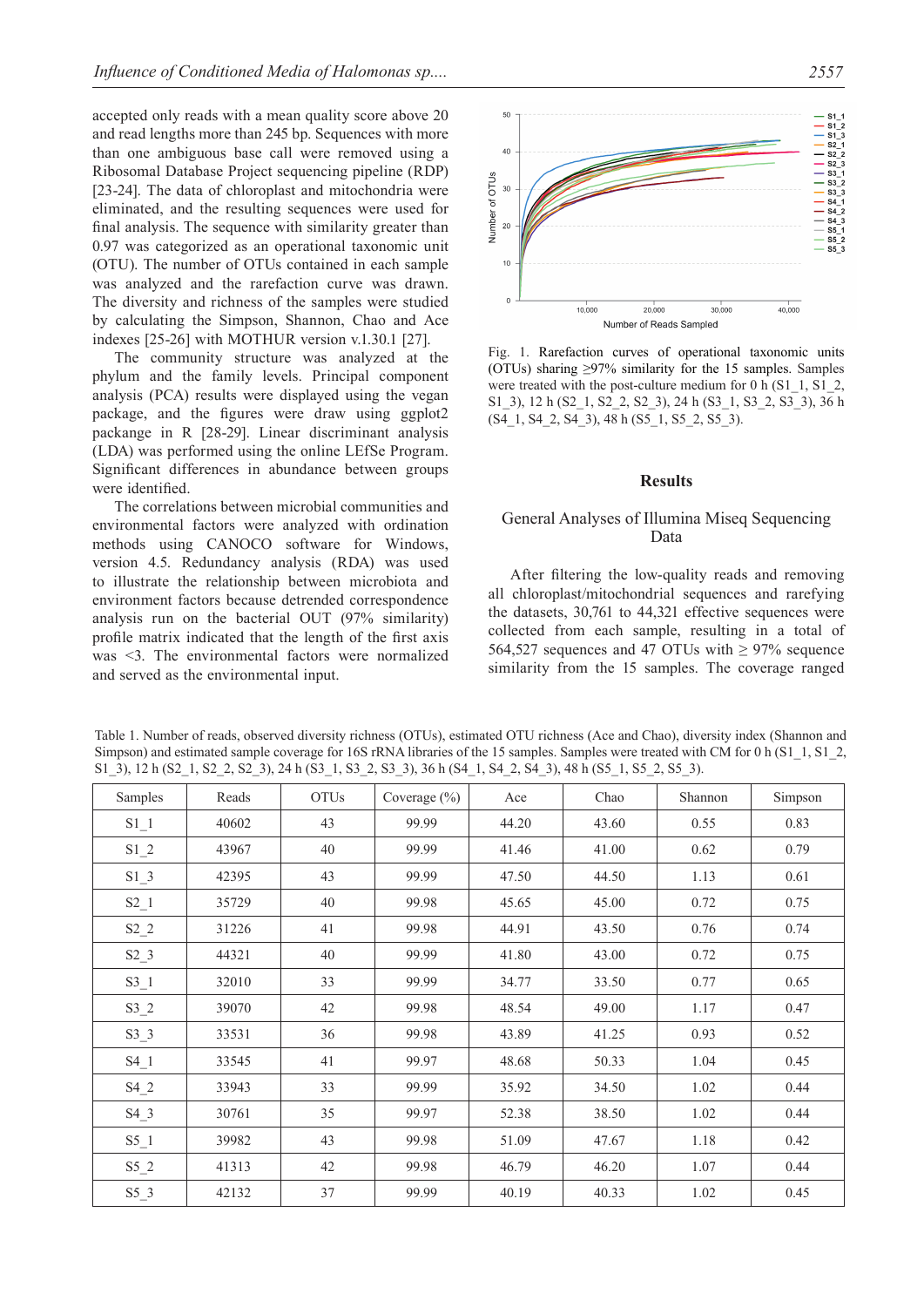

Fig. 2. Taxonomic classification of the sequencing reads at the phylum and family levels. Samples were treated with the postculture medium for 0 h (S1\_1, S1\_2, S1\_3), 12 h (S2\_1, S2\_2, S2\_3), 24 h (S3\_1, S3\_2, S3\_3), 36 h (S4\_1, S4\_2, S4\_3), 48 h  $(S5_1, S5_2, S5_3)$ .

from 99.97% to 99.99%, indicating that almost all bacteria in the samples were identified in this study (Table 1). The rarefaction curves tended to reach the saturation plateau when the number of sequences reached 30000-40000, indicating that the sequencing depth was enough to cover all bacteria and reflect the diversity (Fig. 1).

The microbial complexity was estimated with alpha-diversity indices (Ace, Chao, Shannon and Simpson). The Shannon index increased and Simpson index decreased during treatment with no significant difference of bacterial community composition detected at 0 h and 12 h (Student's t test, *P*>0.05). However, there were significant variations among samples of other time points (Student's t test, *P*<0.05). Ace, Chao indices and the number of OTUs changed indistinctively (Student's t test, *P*>0.05) (Table 1). The results indicated that bacterial diversity of the phycosphere increased when the post-culture medium from DH-e was added.

## Composition of Phycosphere Bacterial Community

The phycosphere bacteria community of *P. donghaiense* was mainly composed of 3 phyla, including Proteobacteria, Bacteroidetes and Verrucomicrobia. The dominant bacterial phylum was Proteobacteria, which accounts for more than 95%. Furthermore, the phylogenetic classification of sequences from the samples resulted in 7 different families, including *Rhodobacteraceae*, *Alteromonadaceae*, *Saprospiraceae*, *Erythrobacteraceae*, *Piscirickettsiaceae*, *Hyphomicrobiaceae* and *DEV007* (Fig. 2). Although *Rhodobacteraceae* predominated the bacterial community during the whole cultivation, the abundance decreased from 91.6% to 50.7%. On the other hand, the relative abundance of *Alteromonadaceae* increased from 0.13% to 45.6%.

A metagenomic analysis was performed using the linear discriminant analysis effect size (LEfSe) tool [30] (Fig. 3). We noted a significant enrichment (LDA score, 3.0) of OTU24 (*Saprospiraceae*, *norank\_*



Fig. 3. Linear discriminant analysis (LDA) coupled with effect size measurements identifies the differentially abundant species among different samples. Only taxa exceeding an LDA threshold of 3.0 were considered for analysis. Green, taxa enriched in the 0h library; red, taxa enriched in the 12 h library; and black, taxa enriched in the 48 h library.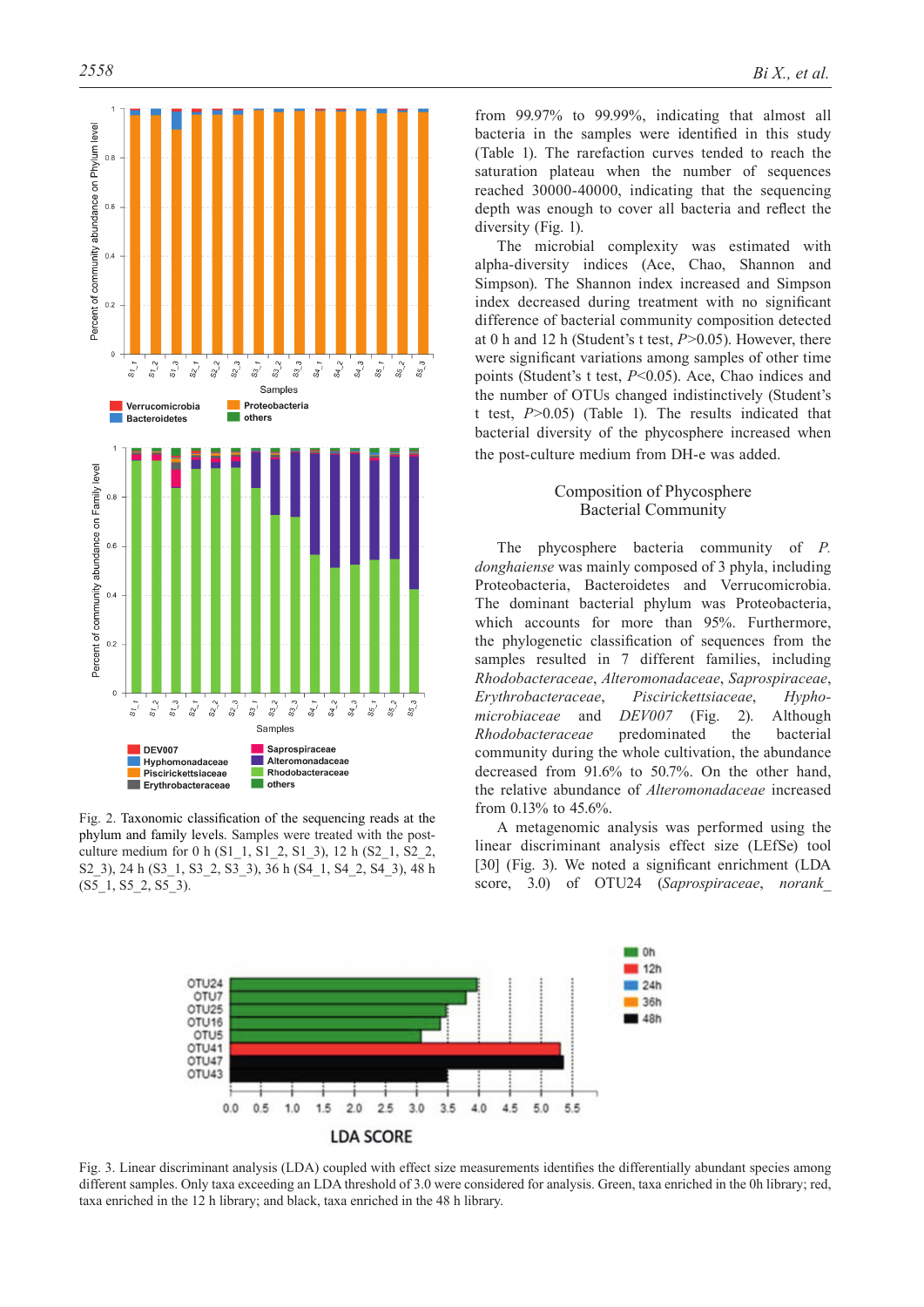

Fig. 4. Principle component analysis of bacterial communities during the algicidal process effected by the post-culture medium. Samples were treated with the post-culture medium for 0 h (S1\_1, S1\_2, S1\_3), 12 h (S2\_1, S2\_2, S2\_3), 24 h (S3\_1, S3\_2, S3\_3), 36 h (S4\_1, S4\_2, S4\_3), 4 8h (S5\_1, S5\_2, S5\_3).

*Saprospiraceae*), OTU7 (*Saprospiraceae*, *Phaeodactylibacter*), OTU25 (*Piscirickettsiaceae*, *Methylophaga*), OTU16 (*Rhodobacteraceae*, *unclassified\_ Rhodobacteraceae*), OTU5 (*Rhodobacteraceae*, *unclassified\_Rhodobacteraceae*) in the 0 h library, OTU41 (*Rhodobacteraceae*, *Marivita*) in the 12 h library and OTU47 (*Alteromonadaceae*, *Alteromonas*) and OTU43 (*Hyphomonadaceae*, *Maricaulis*) in the 48 h library.

## Principal Component Analysis and Correlation Analysis of the Bacterial Community Shift

The PCA results emphasized the differences of bacterial populations among the groups treated with the post-culture medium for different periods of time (Fig. 4). The first and second PCs respectively accounted for 93.64% and 5.95% respectively of the total variation. Scatter plots based on PC1 and PC2 values showed that all samples were clustered into four groups: I, including S1\_1, S1\_2, S1\_3, S2\_1, S2\_2 and S2\_3; II, including S3\_1, S3\_2 and S3\_3; III, including S4\_1, S4\_2 and S4\_3; and IV including S5\_1, S5\_2 and S5\_3. The bacterial communities of the groups treated with the post-culture medium for 0 h showed great similarity to that for 12 h. The samples treated with the post-culture medium for 24, 36 and 48 h were clustered into three groups. The results suggested that the post-culture medium had significant influence on the bacterial community during the culture.

#### Environmental Characterization

Table 2 lists the environmental parameters. There was slight variation in pH, TN, TP and N/P ratio after incubation with the post-culture medium. The initial pH

and TP of *P. donghaiense* were 8.18 and 1.12 μg/mL, which decreased to 7.2 and 0.96  $\mu$  g/mL respectively after treatment with the post-culture medium for 48 h. Conversely, TN and N/P increased from 10.9 μg/mL and 9.9 to 11.1 μg/mL and 11.7 respectively after 48 h. The density of algae cells and concentration of Chl a reduced significantly owing to the algicidal effect of the post-culture medium. The density of algae cells decreased from  $2.53\times10^6$  cells/mL to 0 cells/mL after 36 h.

## Relationship Between Microbial Community and Environmental Parameters

Microbial community structure is not only regulated by biological factors, but also is closely related to environmental factors. In order to determine what environmental characteristics affected the bacterial community at the family level, the relationship between bacterial community composition and environmental characteristic was analyzed by RDA (Fig. 5). The results indicated that pH, TP, Chl a and DAC significantly contributed to the variation of bacterial communities (*P*<0.01), while TN and N/P had almost no correlation (*P*>0.05). The family *Rhodobacteraceae* was positively correlated to pH, Chl a and DAC, whereas *Alteromonadaceae* had negative correlations.

The group treated for  $0$  h  $(S1\ 1, S1\ 2, S1\ 3)$  and the group treated for  $12$  h  $(S2\ 1, S2\ 2, S2\ 3)$  were located promiscuously in the ordination diagram. These two groups were positively correlated with pH, TN, TP, Chl a, and DAC, and negatively correlated with N/P. Samples treated for 24 h (S3 1, S3 2, S3 3) were positively correlated with TN and TP, and negatively correlated with N/P. Samples treated for 36 h (S4\_1, S4\_2, S4\_3) and samples of 48 h (S5\_1, S5\_2, S5\_3) were located closely in the ordination diagram.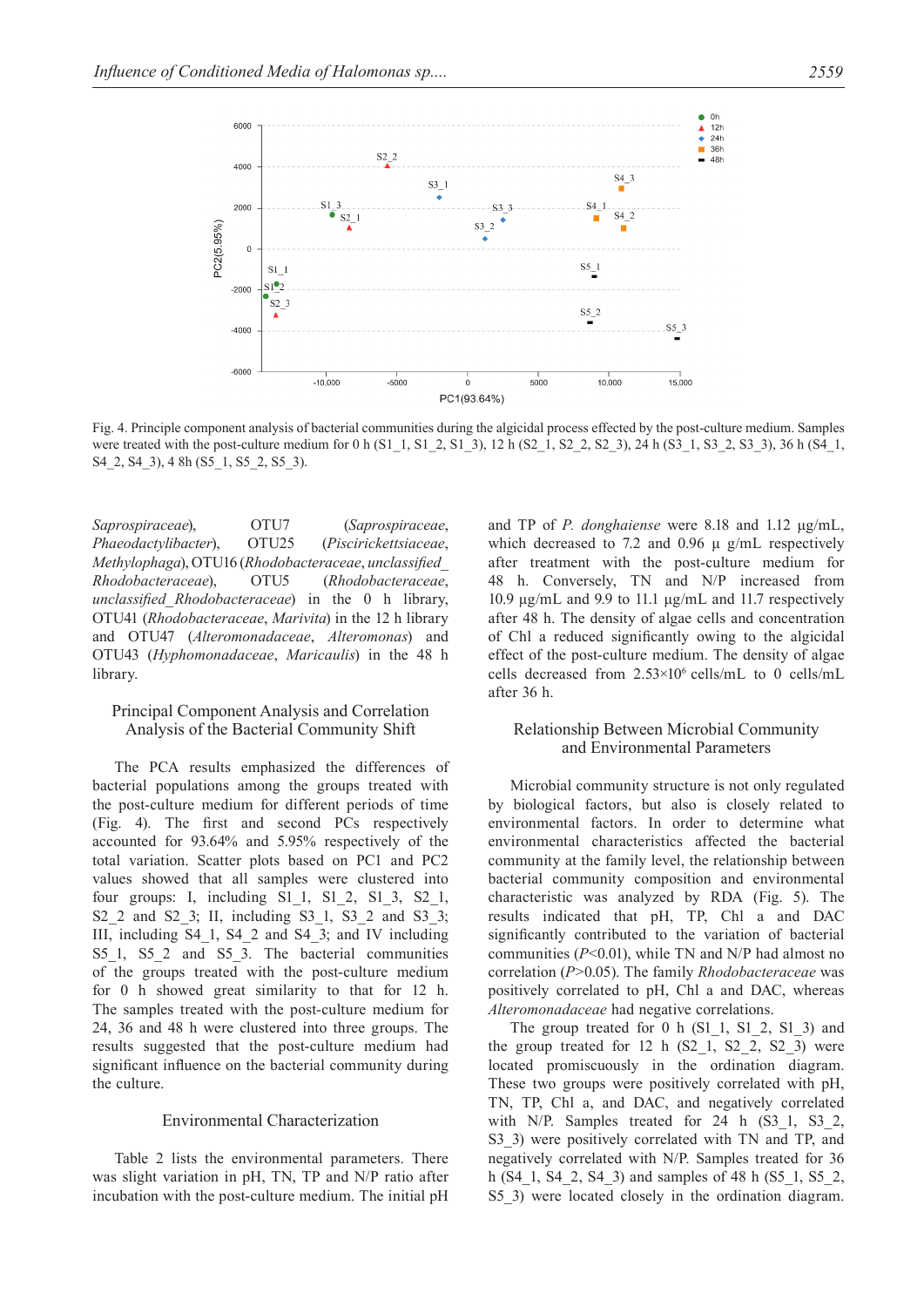| Samples | pH   | $TN$ ( $\mu$ g/mL) | $TP(\mu g/mL)$ | N/P   | Chl a $(\mu g/mL)$ | DAC $(\times 10^5 \text{ cells/mL})$ |  |  |  |  |
|---------|------|--------------------|----------------|-------|--------------------|--------------------------------------|--|--|--|--|
| $S1_1$  | 8.33 | 10.93              | 1.12           | 9.72  | 0.021              | 25                                   |  |  |  |  |
| $S1_2$  | 8.06 | 11.07              | 1.21           | 9.11  | 0.016              | 27                                   |  |  |  |  |
| $S1_3$  | 8.16 | 11.00              | 1.01           | 10.86 | 0.018              | 24                                   |  |  |  |  |
| $S2_1$  | 8.18 | 11.11              | 1.03           | 10.74 | 0.031              | 21                                   |  |  |  |  |
| $S2_2$  | 8.13 | 11.28              | 1.10           | 10.23 | 0.030              | 19                                   |  |  |  |  |
| $S2_3$  | 8.22 | 11.23              | 1.03           | 10.92 | 0.035              | 17                                   |  |  |  |  |
| $S3_1$  | 7.62 | 11.09              | 1.12           | 9.87  | 0.014              | $\overline{9}$                       |  |  |  |  |
| $S3_2$  | 7.55 | 10.90              | 1.02           | 10.67 | 0.008              | 10                                   |  |  |  |  |
| $S3_3$  | 7.66 | 11.08              | $1.10\,$       | 10.07 | 0.009              | $8\,$                                |  |  |  |  |
| $S4_1$  | 7.29 | 11.05              | 1.04           | 10.68 | 0.007              | $\boldsymbol{0}$                     |  |  |  |  |
| $S4_2$  | 7.24 | 10.98              | 1.09           | 10.03 | 0.010              | $\overline{0}$                       |  |  |  |  |
| $S4_3$  | 7.19 | 11.05              | 1.05           | 10.52 | 0.004              | $\boldsymbol{0}$                     |  |  |  |  |
| $S5_1$  | 7.23 | 11.00              | 1.04           | 10.59 | 0.005              | $\overline{0}$                       |  |  |  |  |
| $S5_2$  | 7.18 | 11.08              | 0.80           | 13.87 | 0.002              | $\overline{0}$                       |  |  |  |  |
| $S5_3$  | 7.2  | 11.02              | 1.04           | 10.65 | 0.003              | $\boldsymbol{0}$                     |  |  |  |  |

Table 2. Environmental variables from 15 P. donghaiense cultures treated with the post-culture medium for 0 h (S1\_1, S1\_2, S1\_3), 12 h (S2\_1, S2\_2, S2\_3), 24 h (S3\_1, S3\_2, S3\_3), 36 h (S4\_1, S4\_2, S4\_3), 48 h (S5\_1, S5\_2, S5\_3).

Abbreviations: TN, total nitrogen; TP, total phosphorus; N/P, ratio of nitrogen to phosphorus; Chl a, chlorophyll a; DAC, density of algae cells

These two groups were positively correlated with N/P and negatively correlated with pH, TN, TP, Chl a and DAC.

#### **Discussion**

## Variation of Phycosphere Bacterial Community of *P. donghaiense*

Ace, Chao, Shannon and Simpson indices were used to estimate microbial community diversity [31]. Our results showed that Shannon and Simpson indices had significant difference, indicating that the bacterial diversity increased during the culture. It was already known that algae cells can release dissolved organic carbon (DOC) to phycosphere, and the concentration of DOC remains high even when algae cells were lysed [32-33]. Some bacteria in the phycosphere, like Proteobacteria and Bacteroidetes*,* can use these substrates as carbon sources [34-36]. It was not difficult to explain why Proteobacteria dominated (>95%). As reported by many researchers, Proteobacteria, Bacteroidetes, Verrucomicrobia and Actinobacteria were found mostly in coastal areas or the phycosphere [11, 37-38]. However, only a minor fraction of sequences (<5%) identified in our study were Bacteroidetes and Verrucomicrobia, which have been shown to be associated with phytoplankton [39]. At the family level, the most abundant bacteria were *Rhodobacteraceae*

and *Alteromonadaceae*. Interestingly, the abundance of *Alteromonadaceae* increased and *Rhodobacteraceae* decreased during the lysis of algal cells. It has been reported that *Rhodobacteraceae* could benefit from phytoplankton bloom and its relative abundance had positive correlation with Chl a concentration [40]. Our results drew a similar conclusion, which showed that the density of algae cells and Chl a concentration reduces gradually during the algicidal process due to algae cell lysis (Table 1), and *Rhodobacteraceae* was positively correlated with Chl a and DAC (Fig. 5). Increasingly low Chl a concentration was correlated with the decrease of *Rhodobacteraceae* (Table 1). A large amount of DOC was released during algae cell lysis [41]. *Alteromonadaceae* could rapidly respond to the disturbance and profited from allochthonous carbon input [40], explaining the increased abundance in the anaphase of algicidal process (Fig. 3). It was worth mentioning that the most common algicidal bacteria reported in the literature were Proteobacteria, including *Alteromonas* or the *Bacteroides* [11, 42]. If the concentration of *Alteromonadaceae* has not reach an effective killing density, the compound contained in conditioned media may stimulate the growth of *Alteromonadaceae*. We speculated that the increase of *Alteromonadaceae* and the lysis of algae cells form a positive feedback loop. Our speculation was confirmed by PCA results, which demonstrated that samples were clustered into four groups with variation tendency of bacterial flora. Behrenfeld et al. [43] and Chen et al. [44]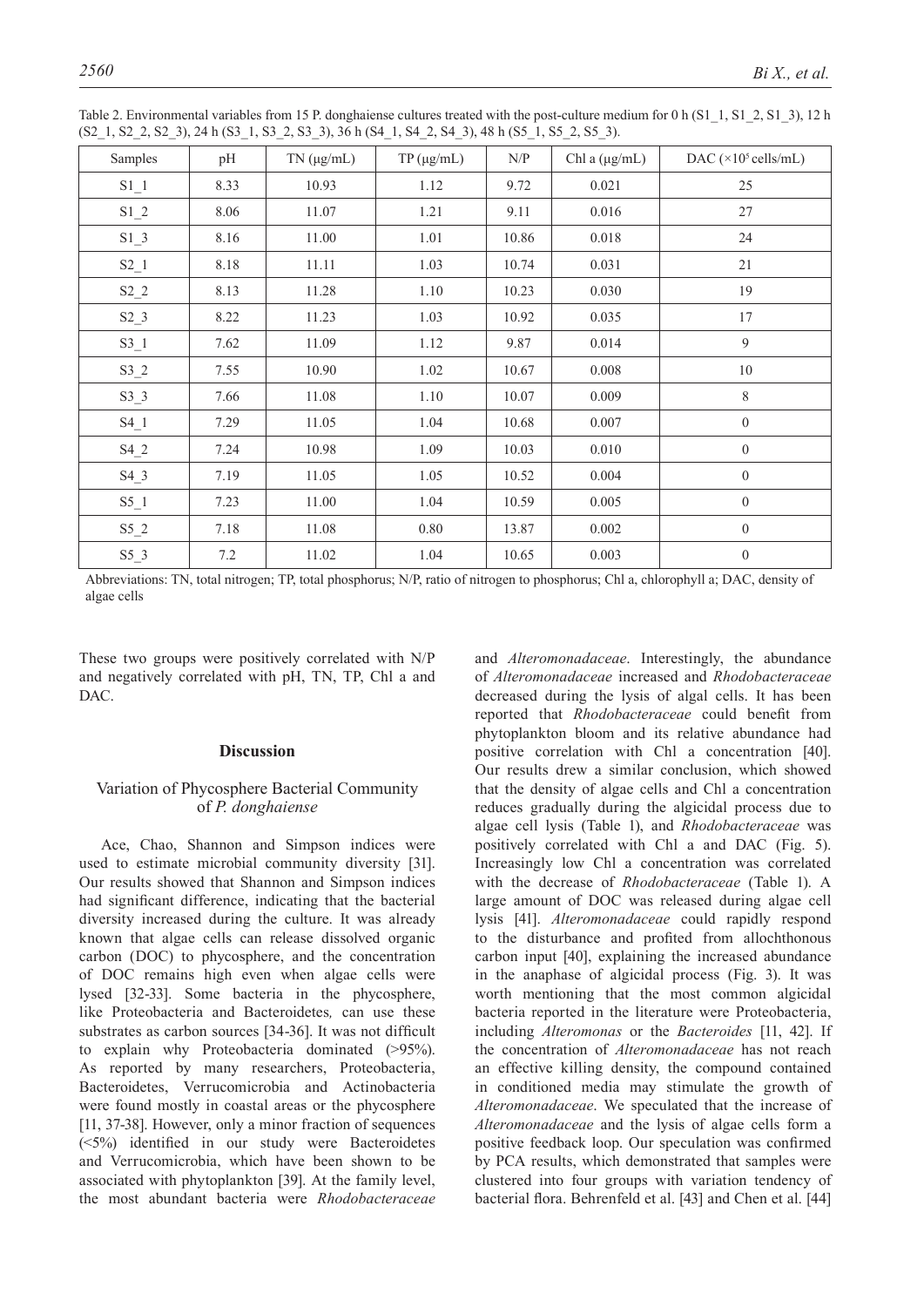

Fig. 5. Redundancy analysis (RDA) ordination diagram showing the relationship among samples, bacteria and environmental factors. TN, total nitrogen; TP, total phosphorus; N/P, ratio of nitrogen to phosphorus; Chl a, chlorophyll a; DAC, the density of algae cells.

proposed that bacterial community compositions were resilient to phytoplankton blooms to a certain extent, whereas our results showed that bacterial community compositions changed irreversibly after treatment with conditioned media. Collectively, our results supported bacterial community interactions that were crucial factors and that regulated the growth and death of algae cells, and we speculated that the variation of bacterial community composition was one of the factors that induced the lysis of algae cells.

## Relationship Between Bacterial Community Composition and Environmental Factors

The density of algae cells and Chl a concentration was reduced gradually during the algicidal process because of the algae cell lysis (Table 1). Moreover, pH reduced gradually and the water samples changed from alkaline to neutral. The pH of samples increased in the initial state because algae cells could maintain photosynthesis in low CO<sub>2</sub> condition when the number of algae cells were high; however, pH turned increasingly lower as the algae cell number became less and less under the influence of conditioned media [44]. Consistently, the samples treated with conditioned media for 0 h and 12 h were positively correlated with pH, Chl a and DAC. However, the samples treated with conditioned media for 36 h and 48 h were negatively correlated with these indices. TN and TP of samples showed no significant variation (*P*>0.05) on account of the consumption of nitrogen and phosphorus by algae cells, and the release by lytic algae cells simultaneously [11]. Consistently, the bacterial community compositions had no correlation with TN and TP (*P*>0.05).

What's more, *Rhodobacteraceae* and *Alteromonadaceae* had a strong oppositional correlation because *Rhodobacteraceae* was positively correlated with pH, Chl a and DAC, while *Alteromonadaceae*  was negatively correlated with them. The result was also consistent with the report that *Rhodobacteraceae* could benefit from phytoplankton bloom and its relative abundance had a positive correlation with Chl a [40].

In conclusion, we isolated *Halomonas* sp. DH-e, which had an algicidal effect on *P. donghaiense* from China's Zhejiang coast in previous studies. In the present study, the results showed that bacterial community composition in phycosphere of *P. donghaiense* was influenced by conditioned media of *Halomonas* sp. DH-e. We demonstrated that phycosphere bacterial community structure shifted dynamically and the diversity varied with the treatment time extended. Proteobacteria was a core microbial community due to its higher relative abundances than others. Interestingly, the abundances of *Alteromonadaceae*  increased and *Rhodobacteraceae* decreased significantly as treatment time was prolonged. We speculated that the increasing concentration of *Alteromonadaceae* and the lysis of algae cells formed a positive feedback loop and that the bacterial community composition played a significant role in the lysis of algae cells.

#### **Acknowledgements**

This work was supported by the National Natural Science Foundation of China under contract No. 41230961 and the Open Fund Project of Marine Biotechnology Key Laboratory of Guangdong Province in China under contract GPKLMB2. 01201. We thank Prof. Yang Weidong from Jinan University and Prof. Wang Dazhi from Xiamen University in China for their assistance.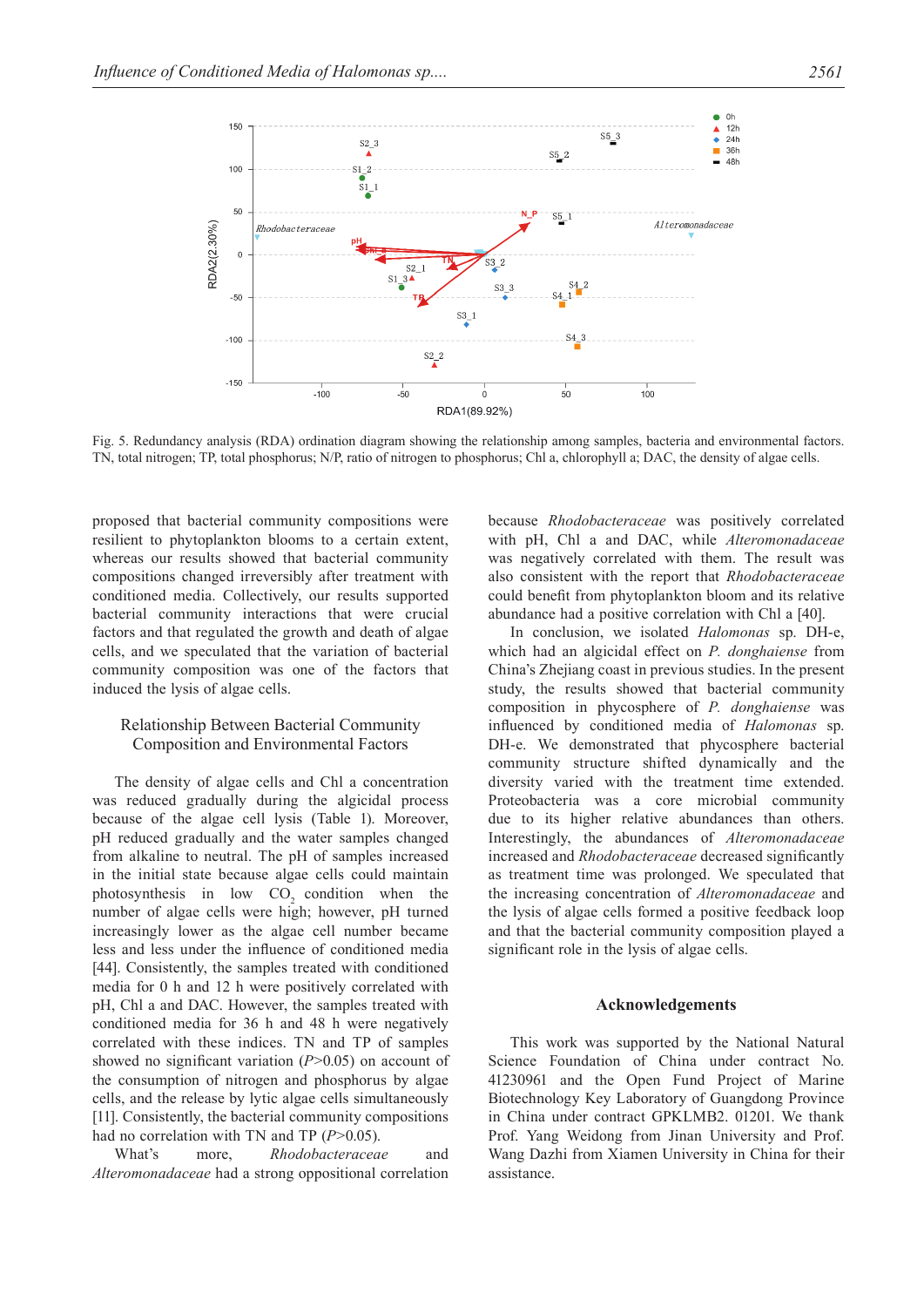#### **Conflict of Interest**

The author declares no conflict of interest.

#### **References**

- 1. MINGMING H., YANHUI L., YUCHUN W., HUAIDONG Z., YONGDING L., GAOFENG Z. Phytoplankton and bacterioplankton abundances and community dynamics in Lake Erhai[J]. Water Science & Technology. **68** (2), 348, **2013**.
- 2. CHO D.H., RAMANAN R., HEO J., LEE J., KIM B.H., OH H.M., KIM H.S. Enhancing microalgal biomass productivity by engineering a microalgal-bacterial community. Bioresource Technology. **175**, 578, **2015**.
- 3. DEMUEZ M., CRISTINA GONZáLEZFERNáNDEZ., BALLESTEROS M. Algicidal microorganisms and secreted algicides: New tools to induce microalgal cell disruption[J]. Biotechnology Advances. **33** (8), 1615, **2015**.
- 4. SUN R., SUN P., ZHANG J., SOFIA ESQUIVEL-ELIZONDOC., YONGHONG W. Microorganisms-based methods for harmful algal blooms control: A review[J]. Bioresource Technology. **248** (Pt B), **2017**.
- 5. ZHAI C.M., LIU C.H., LYU L. Interaction between Microcystis aeruginosa and bacterium Ma-B1 strain within phycosphere[J]. Research of Environmental Sciences. **27**  (7), 704, **2014**.
- 6. AMIN S.A., HMELO L.R., VAN TOL H.M., DURHAM, B.P., CARLSON L.T., HEAL, K.R. Interaction and signalling between a cosmopolitan phytoplankton and associated bacteria[J]. Nature, **522** (7554), 98, **2015**.
- 7. FOUILLAND E., TOLOSA I., BONNET D., BOUVIER C., BOUVIER T., BOUVY M., GOT P., LE FLOC'H E., MOSTAJIR B., ROQUES C., SEMPERE R., SIME-NGANDO T., VIDUSSI F. Bacterial carbon dependence on freshly produced phytoplankton exudates under different nutrient availability and grazing pressure conditions in coastal marine waters. FEMS Microbiol. Ecol. **87**, 757, **2014**.
- 8. KROHNMOLT I., ALAWI M., FÖRSTNER K.U., WIEGANDT A., BURKHARDT L., INDENBIRKEN D. Insights into Microalga and Bacteria Interactions of Selected Phycosphere Biofilms Using Metagenomic, Transcriptomic, and Proteomic Approaches[J]. Frontiers in Microbiology, **8**, 1941, **2017**.
- 9. LURIA C.M., AMARALZETTLER L.A., DUCKLOW H.W., REPETA D.J., RHYNE A.L., RICH J.J. Seasonal shifts in bacterial community responses to phytoplanktonderived dissolved organic matter in the western antarctic peninsula. Frontiers in Microbiology, 8, **2017**.
- 10. MCDONNELL A.M.P., LAM P.J., LAMBORG C.H., BUESSELER K.O., SANDERS R., RILEY J.S. The oceanographic toolbox for the collection of sinking and suspended marine particles. Progress in Oceanography, **133** (1), 17, **2015**.
- 11. TAIPALE S.J., BRETT M.T., HAHN M.W., MARTIN-CREUZBURG D., YEUNG S., HILTUNEN M. Differing daphnia magna assimilation efficiencies for terrestrial, bacterial, and algal carbon and fatty acids. Ecology, **95** (2), 563, **2016**.
- 12. REMBAUVILLE M., SALTER I., LEBLOND N., GUENEUGUES A., BLAIN S. Export fluxes in a naturally

iron-fertilized area of the southern ocean - part 1: seasonal dynamics of particulate organic carbon export from a moored sediment trap. Biogeosciences, **12** (11), 3153, **2015**.

- 13. HRDINKA T., VLASáK P., HAVEL L., MLEJNSKá E. Possible impacts of climate change on water quality in streams of the czech republic. International Association of Scientific Hydrology Bulletin, **60** (2), 192, **2015**.
- 14. LANDA M., BLAIN S., HARMAND J., MONCHY S., RAPAPORT A., OBERNOSTERER I. Major changes in the composition of a Southern Ocean bacterial community in response to diatom-derived dissolved organic matter. Fems Microbiology Ecology, **94** (8),**2018**.
- 15. HAN G.Y., XIE L.L., BI X., WU P.F., ZHOU L., ZHU Y.K. Inhibitory effect of metabolites from algicidal bacterium DH-e on Prorocentrum donghaiense. Journal of Applied Oceanography. **36** (2), 151, **2017**.
- 16. SU X., STEINMAN A.D., TA NG X., XUE Q., ZHAO Y., XIE L. Response of bacterial communities to cyanobacterial harmful algal blooms in lake taihu, china. Harmful Algae, **68**, 168, **2017**.
- 17. EIGEMANN F., HILT S., SALKA I., GROSSART H.P. Bacterial community composition associated with freshwater algae: species specificity vs. dependency on environmental conditions and source community. Fems Microbiology Ecology. **83** (3), 650, **2013**.
- 18. WANG D., XIE L.L., ZHU X.B., BI X., ZHENG Y.Z., ZHU Y.K. Study on the metabolites of DH-e, a *Halomonas* marine bacterium, against three toxic dinoflagellate species. Water Sci Technol. **78** (7), 1535, **2018**.
- 19. HOU D., JIANG H., LÜ C., DONG S., WANG J., XIE, Z., ZHANG F. Spatial variations and distributions of phosphorus and nitrogen in bottom sediments from a typical north-temperate lake, china. Environmental Earth Sciences, **71** (7), 3063, **2014**.
- 20. SAFAFAR H., WAGENEN J.V., MØLLER P., JACOBSEN C. Carotenoids, phenolic compounds and tocopherols contribute to the antioxidative properties of some microalgae species grown on industrial wastewater. Marine Drugs, **13** (12), 7339, **2015**.
- 21. CAPORASO J.G., LAUBER C.L., WALTERS W.A., BERGLYONS D., LOZUPONE C.A., TURNBAUGH P.J., FIERER N., KNIGHT R. Colloquium paper: global patterns of 16s RNA diversity at a depth of millions of sequences per sample. Proceedings of the National Academy of Sciences of the United States of America. **108** (Supplement 1), 4516, **2011**.
- 22. WANG P., CHEN B., ZHANG H. High throughput sequencing analysis of bacterial communities in soils of a typical poyang lake wetland. Acta Ecologica Sinica, **37**  (5), **2017**.
- 23. DOS SANTOS H.F., CURY J.C., DO CARMO F.L., DOS SANTOS A.L., TIEDJE J., VAN ELSAS J.D., ROSADO A.S., PEIXOTO R.S. Mangrove bacterial diversity and the impact of oil contamination revealed by pyrosequencing: Bacterial Proxies for oil pollution. Plos One. **6** (3), e16943, **2011**.
- 24. TANG X., LI L., SHAO K., WANG B., CAI X., ZHANG L., CHAO J., GAO G. Pyrosequencing analysis of free- living and attached bacterial communities in Meiliang Bay, Lake Taihu, a large eutrophic shallow lake in China. Canadian Journal of Microbiology. **61** (1), 22, **2015**.
- 25. FOUTS D.E., SZPAKOWSKI S., PURUSHE J., TORRALBA M., WATERMAN R.C. AND MACNEIL, M.D. Next generation sequencing to define prokaryotic